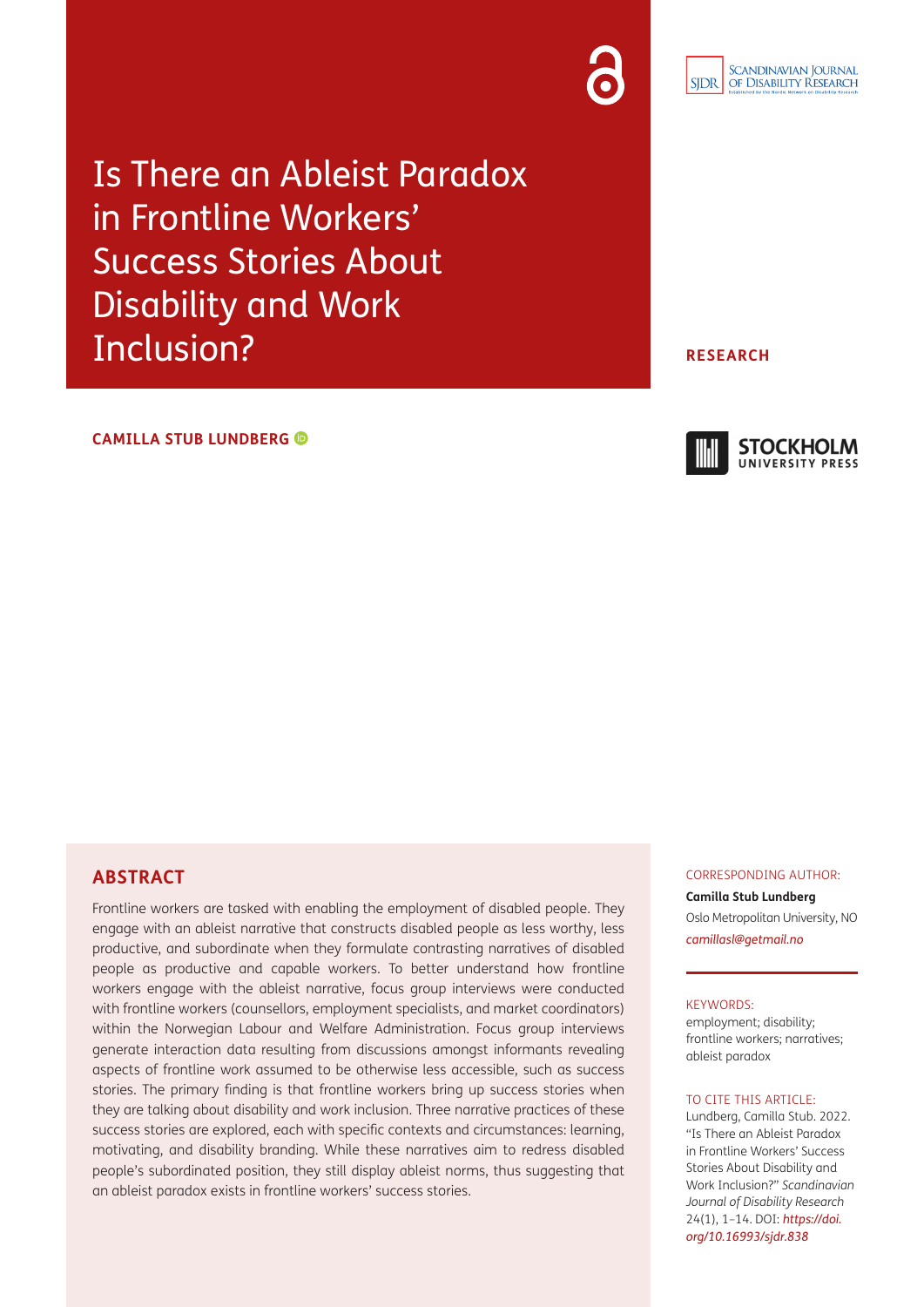# **1. INTRODUCTION**

Ableism is suggested as a useful lens in examining disability employment policies and their impacts on the rights and dignity of disabled people [\(Kumar, Sonpal & Hiranandani 2012](#page-12-0); Scholz & Ingold 2020; [Van Aswegen 2020\)](#page-12-0). In essence, ableism refers to 'ideas, practices, institutions and social relations that presume able-bodiedness' ([Williams & Mavin 2012: 171](#page-12-0)) or nondisability as a normative organising principle against which all people are assessed ([Campbell](#page-11-0)  [2009](#page-11-0)). Studies on ableism and workplaces find that disabled people are constructed as less capable, less willing, and less productive workers and thus as less employable (e.g., [Jammaers,](#page-11-0)  [Zanoni & Williams 2019](#page-11-0); [Mik-Meyer 2016\)](#page-12-0). Other studies on disabled employees and ableism find that employees engage with ableist workplace discourses to create work identities that are compatible with the foundational idea of employees as productive human resources in employment (e.g., [Elraz 2018](#page-11-0); [Jammaers, Zanoni & Hardonk 2016](#page-11-0); [Kwon 2020](#page-12-0)).

Although the current literature has well documented society-wide ableist discourses, to date, the literature on frontline workers and work inclusion rarely theorises through the lens of ableism. This is surprising because studies about frontline work find that frontline workers seldom challenge the norms of the self-sufficient labourer [\(Garsten & Jacobsson 2013](#page-11-0); [Hardonk & Halldórsdóttir 2021;](#page-11-0) [Lantz & Marston 2012](#page-12-0); [Møller & Stone 2013; Nothdurfter 2016,](#page-12-0)  [2020](#page-12-0)). Some studies also find that frontline workers encounter prejudice from employers when pursuing work inclusion [\(Garsten & Jacobsson 2013;](#page-11-0) [Hardonk & Halldórsdóttir 2021](#page-11-0)). Without commenting explicitly on ableism, Hardonk and Halldórsdóttir ([2021: 46](#page-11-0)) question whether 'frontline workers focus on social integration and draw on ableist understandings of what constitutes a person who is "fit to work", instead of recognising diverse competence from a perspective of inclusion' ([Shier, Graham & Jones 2009](#page-12-0)).

The current article responds to the gap in theorising about frontline work in promoting employment through the lens of ableism. The use of ableism as a theoretical lens is, to the best of my knowledge, also a novel way of approaching disability employment policies in a Nordic welfare context. In the Norwegian welfare context, welfare professionals are expected to have strong commitments to promoting equal opportunities for employment. This context creates a situation where welfare support and workplace accommodation are higher on the agenda than in other Western countries [\(Håvold, Harsløf & Andreassen 2018](#page-11-0)). Studies that explore the presence of ableism in inclusive contexts, such as in schools [\(Lyons 2013](#page-12-0); [Slater & Liz 2018](#page-12-0)), suggest that while the rhetoric of inclusiveness is present, able-bodiedness is preferred and privileged. Continuing in this tradition, the current study explores ableism in the welfare context promoting work inclusion.

Frontline workers used the term *success stories* when they introduced stories that present disabled people as attractive in the workforce. The term *success stories* represents efforts of acknowledging disabled citizens as resourceful, efforts that shift the perception of disability from deficits and limitations towards abilities. While acknowledging disabled people as resourceful, the stories also sustain ableist norms that privilege able-bodiedness over disability, a privileging that stands in opposition to inclusion ideals in disability employment policies. Informed by Bamberg's [\(2011](#page-11-0)) narrative practice approach, emphasising the significance of the context and circumstances in which narratives are embedded and gain their functional value, I ask, which narrative practices accompany frontline workers' success stories, and how do these practices contain ableism?

# **2. ABLEISM**

According to the seminal work of Campbell ([2009](#page-11-0): 44),

'ableism refers to a network of beliefs, processes, and practices that produces a particular kind of self and body (the corporeal standard) that is projected as the perfect, species‐typical, and therefore essential and fully human. Disability is cast as a diminished state of being human'.

This definition refers to the assumption that the 'normal' able body is preferred and privileged over impaired bodily forms in the organisation of society, as well as in organisational, structural, and individual practices. Therefore, Campbell [\(2009\)](#page-11-0) argues that we should reflect on how Lundberg **2** *Scandinavian Journal of Disability Research* DOI: [10.16993/sjdr.838](https://doi.org/10.16993/sjdr.838)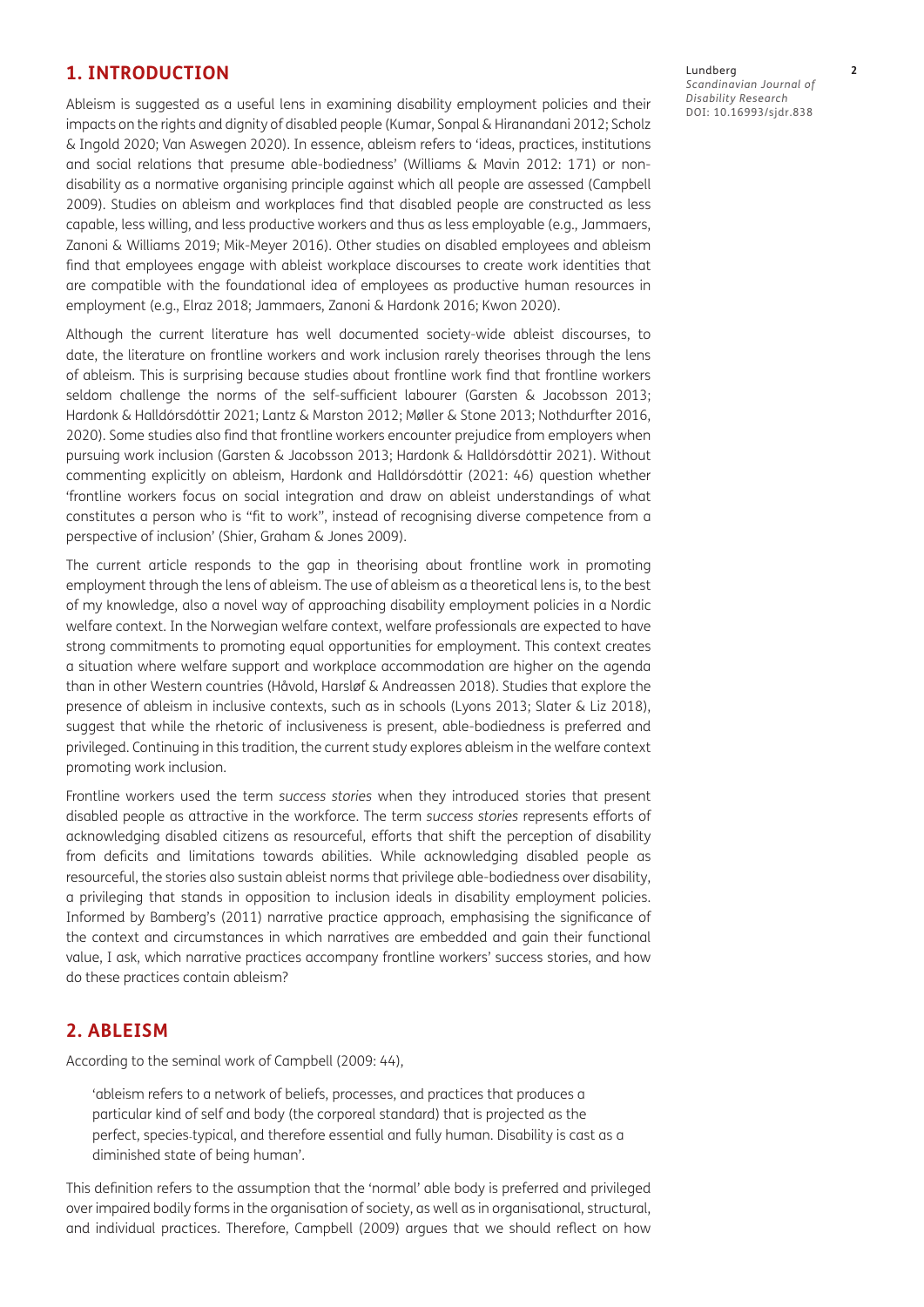dominant ideas of the 'able body' (which is a social construct) are produced. Such production implies reflecting on how the able body is maintained by examining elements of what is presented as normal or aspirational [\(Campbell 2012\)](#page-11-0).

Two elements are key to maintaining a system of ableism ([Campbell 2009; Campbell 2012](#page-11-0)). The first element is the concept of normativity—the idea of a normal individual. Ableism represents the meaning of a healthy body and a normal mind, both of which are coupled with a self-assured individual autonomy. 'It demands an unbridled form of individualism that is preoccupied with self‐improvement and corporeal enhancement that struggles with the reality of illness and disability' [\(Campbell 2019: 148](#page-11-0)). As Campbell states: 'The tool of comparison, of normativity, is the benchmark man, the normative citizen who is invariably White, heterosexual, able-bodied and middle class' ([Campbell 2012: 214](#page-11-0)).

The second element that maintains the system of ableism is the construction of a binary encapsulating a perfectly developed human being and 'the aberrant, the unthinkable, underdeveloped and therefore not really human' [\(Campbell 2009: 44\)](#page-11-0). Being able-bodied is always relational to that which is considered its opposite; whereas, disability involves assigning labels to those bodies and mentalities outside the norm. Such divisions create problems because, as Campbell [\(2009: 11](#page-11-0)) points out, 'inscribing certain bodies in terms of deficiency and essential inadequacy privileges a particular understanding of normalcy'. Campbell states that

These two independent practices of normalising and pathologising must remain distinct for them to work. If the definitions of able-bodied and disabled become too unclear, the legal or governmental administration would have problems functioning. Ableism assists in the governing of disability ensuring that population that appears disordered, become ordered, mapped and distinct [\(Campbell 2012: 216](#page-11-0)).

The ableist language seeks to compartmentalise. One such compartmentalisation is the individual deficit categorisation of disability with a focus on illness limitations, a categorisation that constitutes the cornerstone of redistribution in the modern welfare state [\(Stone 1986:](#page-12-0)  [4\)](#page-12-0). This individual deficit approach has been significant in legitimating disabled people's exemption from labour market participation and ran parallel to the characterisation of work in capitalist societies in terms of paid wage labour and profit maximisation [\(Barnes & Mercer](#page-11-0)  [2005](#page-11-0)). This principle has also placed disabled people at a disadvantage because they have been perceived as less productive, both reflecting and, in turn, enforcing an able-bodied norm causing discrimination. In this respect, while frontline workers try to implement inclusive policies, the organisational premises of categorising disability in the labour and welfare services make implementation challenging. They have to both assess disability as grounds for disability benefits that replace earning capacity lost due to illness and emphasise abilities that may eventually lead to employment. Therefore, Campbell's system of binary opposition (able and human/disabled and not fully human) may also oppose the premises that disability employment policies are built upon. Disability as a social category may be blurred because frontline workers assess degrees of ability and disability.

## **3. THE EMPIRICAL CONTEXT, DATA, AND METHODS**

### **3.1 EMPIRICAL CONTEXT**

In Norway, frontline offices are present in most local municipalities and in the administrative areas of large towns. They are given a key role in work inclusion: 'The Norwegian Labour and Welfare Administration (hereafter NAV) helps provide social and economic security while encouraging a transition to activity and employment' [\(Government.no. 2020](#page-11-0)). These frontline offices are onestop shops that provide welfare and unemployment services as well as financial and social assistance. The overall objectives of the NAV offices are to help clients find employment and to provide them with person-oriented, holistic, and efficient welfare services ([Gjersøe 2016](#page-11-0)). Hence, the frontline offices are not divided into specific disability units. Extensive work inclusion efforts are usually provided before disability benefits are granted [\(Overbye 2005;](#page-12-0) [Solvang 2017](#page-12-0)).

Work inclusion efforts take several forms in the frontline offices, including tailoring support and services to clients' needs, such as arranging for workplace accommodation or by providing a function assistant or a mentor at the workplace. In addition, frontline workers should also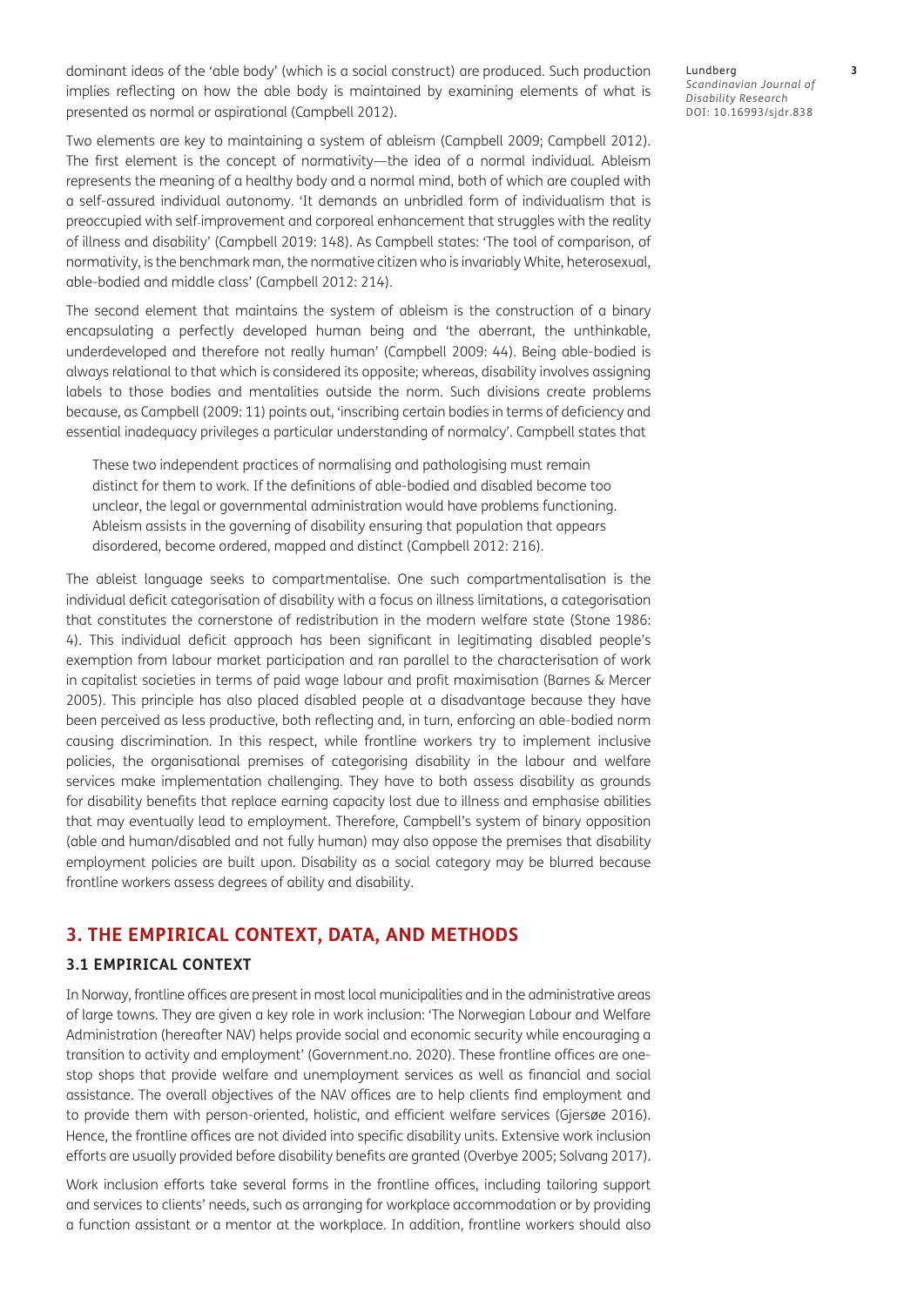focus on clients' acquisition of paid employment, that is, how to enhance client qualifications in a broad sense, including formal qualifications and personal resources through skill training, motivation, and self-efficacy ([Solvang 2017\)](#page-12-0). In other words, (at least) two different organisational rationalities guide frontline workers' inclusion efforts. Bureaucratic rationalities focus on treating clients equally, lawfulness, and universal access, while market rationalities lead to a focus on client competencies and efficiency, the match between employee capacities and employees' demands, and increasing the willingness of employers to hire disabled people.

Several types of frontline workers facilitate work inclusion in various ways that shape their position in the two rationalities: counsellors, employment specialists, and market coordinators. Interviewees in this study represented all three occupational roles. Counsellors clarify citizens' resources and motivations for work and activities. They offer employment programmes, outline activity plans, and assess rights under relevant legislation. Counsellors should also have familiarity with the local labour market and the means and measures by which citizens may be included [\(Sadeghi & Fekjær 2019](#page-12-0)).

Employment specialists play a key role in the vocational rehabilitation programme's individual placement and support (IPS) and extended follow-up. IPS mainly targets people with severe mental health illness. Extended follow-up targets people with severe difficulties finding a job, including disabled people. IPS and extended follow-up are supported employment (SE) models whereby employment specialists offer support to both the employer and the employee in finding the right match and the right jobs ([Frøyland, Andreassen & Innvær 2019](#page-11-0)). Citizen preferences should also play a key role in shaping the follow□along supports that the employment specialist provides. SE prioritises a quick transition into work, with much of the training and skills development taking place in the workplace (Bond 1998). Some counsellors and market coordinators also use elements from SE models. They do so less structured than employment specialists. The use of SE models also varies in various frontline offices.

Market coordinators' core task is employer engagement, meaning 'influencing employers' willingness and responsibilities to recruit or train disabled people' [\(Van der Aa and van Berkel](#page-12-0)  [2014: 13\)](#page-12-0). The focus is also on creating new recruiting agreements by mapping the local regional employers' demands for labour. Employer engagement is based on the assumption that discrimination by employers gives rise to joblessness.

### **3.2 DATA MATERIAL**

Group interviews were conducted in 2019 at five frontline offices, each located in different Norwegian municipalities, ranging in size from around 80 to 180 employees. A two-step recruitment process was used. First, approval was obtained from the Norwegian Directorate of Labour and Welfare, which in turn contacted local frontline offices on a list suggested by the author and asked whether they would participate in the project. Thereafter, the author contacted the frontline office managers who had agreed to participate. The office managers were asked to recruit participants with relevant experience in and knowledge about disability and work inclusion. There were 40 participants in total, interviewed in 13 groups according to their respective occupational roles. Each group consisted of three to four participants, but mostly four (two to three group interviews in each local office). Informants are coded (1–3) to indicate turn-taking during interviews.

The educational backgrounds of the three groups of frontline workers varied. The counsellors had formal education as social workers more often than did the employment specialists. The employment specialists' formal educational backgrounds varied from social work to teacher training, social sciences, and sales and marketing. The market coordinators had studied sales and marketing and education. The counsellors usually had more years of work experience than did the employment specialists and the market coordinators.

In group interviews, the number of participants is usually between three and five, and participants typically respond sequentially; whereas, in focus group interviews, interaction between participants is encouraged ([Breen 2006](#page-11-0); [Grant 2011](#page-11-0); [Kitzinger 1994\)](#page-12-0). Group interviews in this study included components of focus group interviews. Before each interview started, the interviewer encouraged participants to discuss questions with each other and not to wait for the next question from the interviewer. The author managed all the group interviews except

Lundberg **4** *Scandinavian Journal of Disability Research* DOI: [10.16993/sjdr.838](https://doi.org/10.16993/sjdr.838)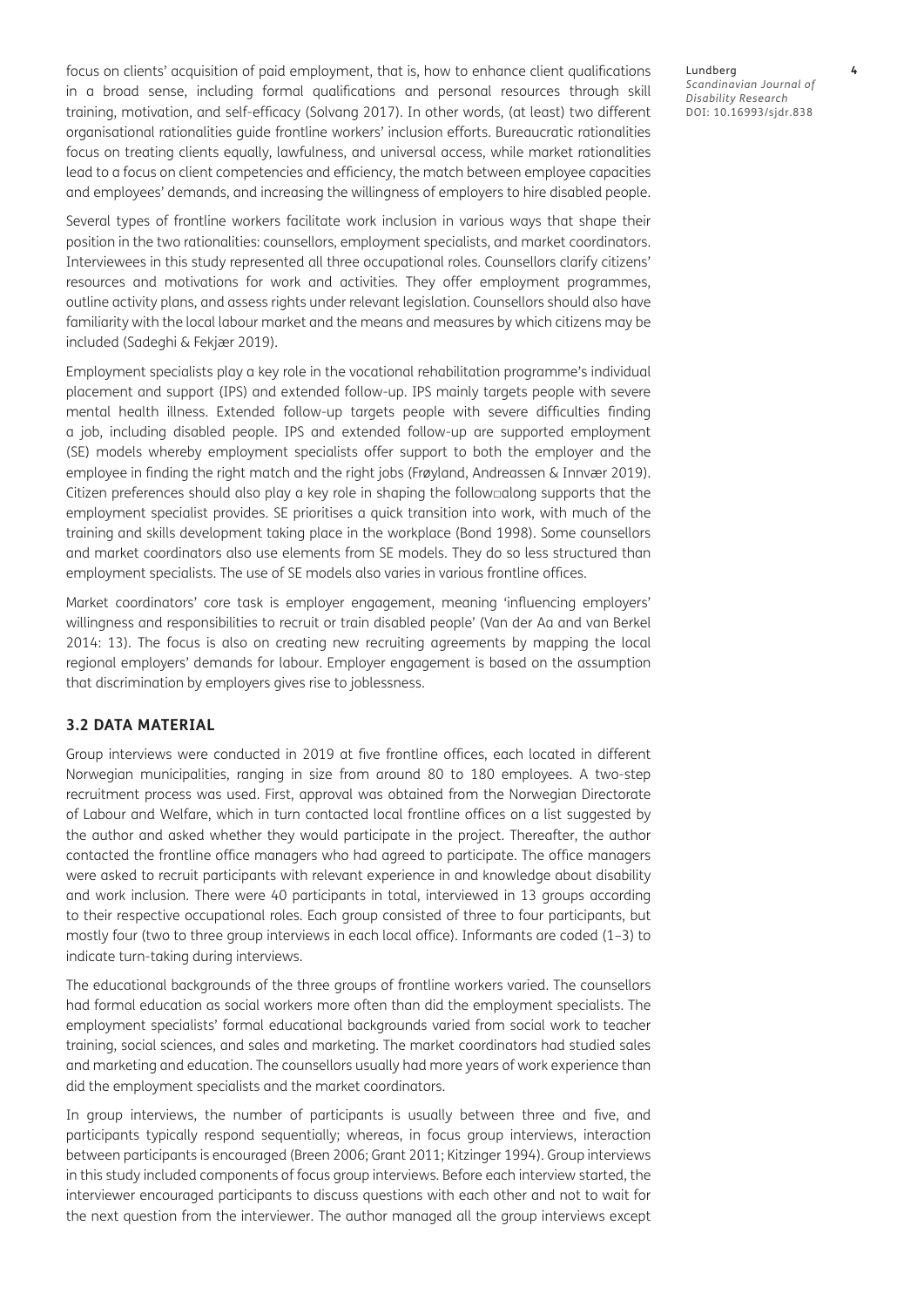for three, which were managed by another researcher in the project. The interviews took place at the frontline offices and lasted approximately 90 minutes.

While group interviews shape what the individual can talk about in the group, they also generate informant interaction, developing into collective meaning-making [\(Peltola 2017](#page-12-0)). Group interviews have interactional patterns similar to those of group meetings (where frontline workers discuss cases with co-workers) in which, frontline workers told the interviewer, they use success stories for learning purposes. These insights mean that the social context of group interviews probably activated more telling of success stories than individual interviews would have done.

A semi-structured interview guide was used, but interviewers were free to pursue additional relevant themes that emerged during interviews. The interview guide did not include any specific questions about telling stories; instead, the guide probed methods and strategies in facilitating employment for people with disabilities, including the knowledge and skills essential in this work. Another topic was cooperation with frontline workers in the local welfare office and with external actors, such as employers and health professionals. The interview began with a presentation of each participant's professional background and prior work experience.

The author has notified the Norwegian Social Science Data Service (ref. 52180), which has assessed and accepted the data collection and storage of personal data. All participants were informed orally and in writing that participation was voluntary and confidential. Interviews were audio-recorded and transcribed. Identifiable aspects of the offices or frontline workers, such as name, age, and location, were altered for discretion in the transcripts. Quotations have also been slightly edited to enhance readability and to protect the anonymity of interviewees. All actions taken were performed in accordance with the relevant guidelines and regulations.

### **3.3 ANALYSIS**

A narrative practice approach ([Bamberg 2011](#page-11-0)) was used to analyse the data. One premise of this approach is that the researcher has to focus on the context and circumstances in which stories are embedded and gain their functional value. Another premise is that it considers stories as consisting of references to a world of actors, places, and events, of something that has happened. This referential world opens up for the analysis of what the story is about its content. The terms *story* and *narrative* are used interchangeably and are made up of the above-mentioned referential world. The term *narrative practices* implies an attempt to gain insight into the storytelling process and into what speakers try to accomplish when telling stories [\(Bamberg 2011](#page-11-0)).

The practical part of the analysis commenced by using disability and work inclusion as straightforward sensitising codes. Using this open coding, all relevant events and outcomes in the stories were included. Success stories became an analytic focus because they figured in all interviews across occupational roles and frontline offices and also provided valuable information about the professional efforts of work inclusion. In analysing these stories, narrative themes were identified. The themes were entwined with insights into what frontline workers try to accomplish when telling stories—their narrative practices [\(Bamberg 2011](#page-11-0)). Three narrative practices (learning, motivating and disability branding) were identified and analysed. As a final part of the analysis, identifying ableism in frontline workers' narrative practices was central.

### **4. RESULTS**

The narrative practices varied among frontline workers according to their occupational demands and the type of disability in question. In their attempt to construct disabled people as positive and productive citizens, frontline workers also positioned themselves against the approach of disability as an individual deficit, or showed the distance to it, while also positioning disability towards physical prowess, recovery, or other forms of normalisation.

### **4.1 A LEARNING NARRATIVE**

The learning narrative illustrates how frontline workers use success stories as a tool to learn about disability and work inclusion. Learning is understood in a constructionist manner, that is,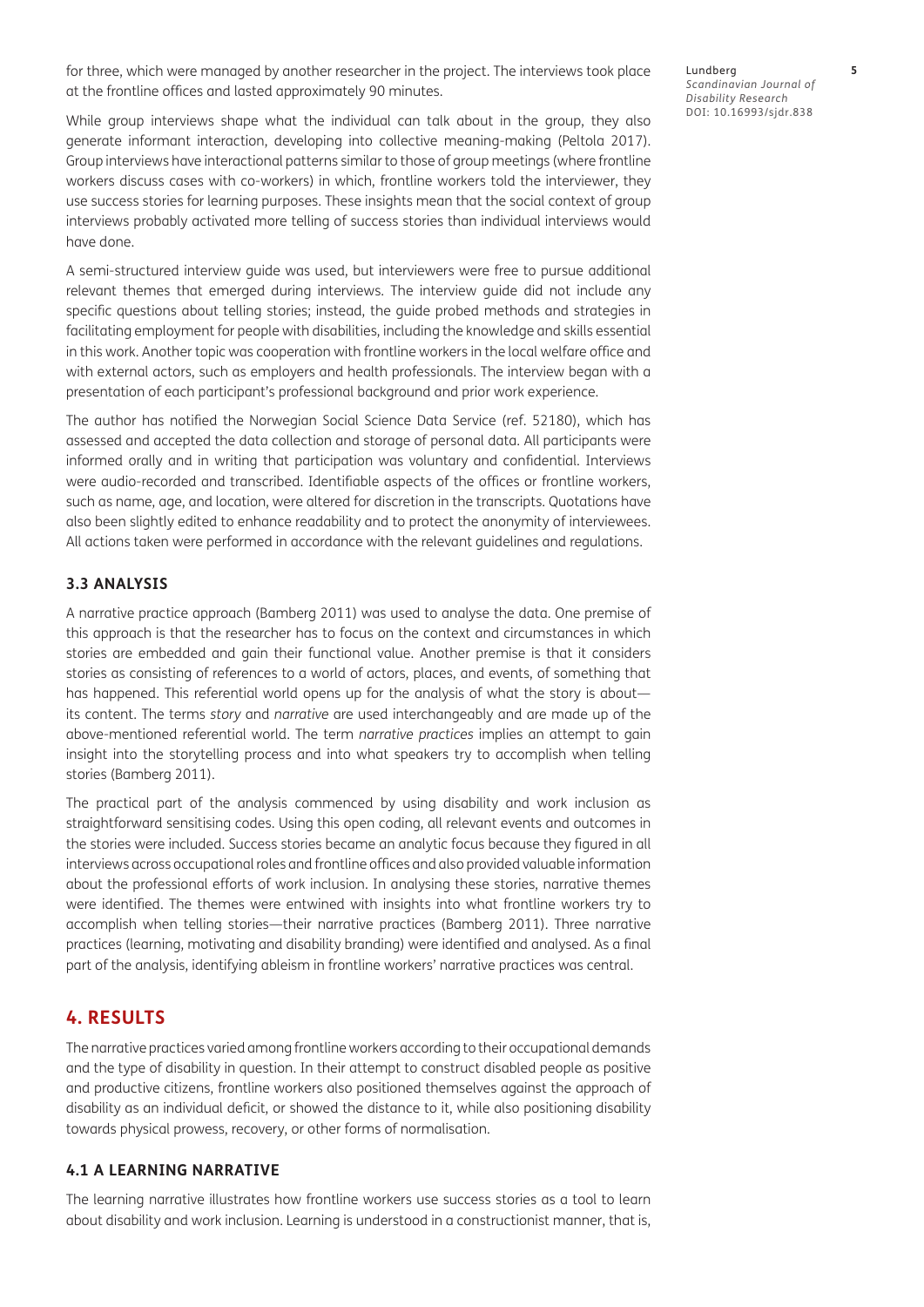as taking place in various social negotiations among organisation members. Presented below are counsellors' reflections on how they use the formally implemented weekly meetings for learning. Success stories are then introduced as a matter of learning:

Interviewer: Would you say more about these weekly forums?

Counsellor 1: We can raise different problems there. Things we need help with, whether our evaluations are correct. If there's someone who can help us with that. They can also be used to share experiences, but that's probably not what we use them for most.

Counsellor 2: I think we've gotten better at sharing the success stories there, too. The fact that we have succeeded, and that we [have] service users who […] What it takes to reach a goal. So there's been a lot of focus on success stories.

Counsellor 3: Also regarding how to engage employers.

The dialogue illustrates a shift from addressing problems to addressing successes in the weekly forums, whereby success stories themselves become the object of group reflection. Success is defined as reaching goals in employment policies and is realised when frontline workers engage employers as well as the citizen.

In addition, in the above dialogue, the counsellors appear as a collective *we* that learn. The next dialogue also illustrates how the collective *we* reflect and learn a new way of thinking of disability where potential employees with disabilities are seen as having special resources and strengths. Such self-reflection serves as a method for their learning. Before the dialogue began, informants discussed how frontline workers, including themselves, tended to see disability as a problem to be dealt with and overcome. When frontline workers become aware of such ableist assumptions and expectations, revised representations of disability may gain a foothold:

Market coordinator 1: It's all about the employer needing an extra pair of hands, and we have those extra hands. It's just a matter of finding them. And as I said, it's not that important if you don't have hands or … I now have an excavator operator with one hand, and it's going very well. The only people who see the disability are us. Because he doesn't see it as a problem.

Market coordinator 3: They learn techniques, so why should we create obstacles.

Market coordinator 1: We are often the ones who see the problems.

Market coordinator 2: Yes, we had a colleague who sat in a wheelchair at [name]. He didn't see any obstacles.

Market coordinator 1: He was the first to come down from the third floor when there was a fire alarm. He drove his wheelchair backward down the stairs.

In the first paragraph, attention is drawn to the need for greater awareness of ableist attitudes related to impairment. The market coordinators assume that what is causing disability is ableist attitudes distinguishing people as disabled, an assumption that develops into a group consensus during the dialogue: *The only people who see the disability are us.* Next, they present two short stories where they present disabled people as creative and capable employees, finding solutions to potential obstacles in their environment. This presentation illuminates the influence of ableism that produces the able, strong, and productive body and its opposite (disabled).

Similar reflections were also visible among employment specialists and counsellors. Challenging their own ableist attitudes of disability and impairment as lacking in abilities to work appears as central in the learning narrative.

### **4.2 A MOTIVATING NARRATIVE**

In the motivating narrative, the citizen's motivation and desire to recover, even when managing illness and health challenges, brought about by helping protagonists (general practitioners, psychologists, and frontline workers), appeared as a central pattern. Frontline workers do not begin from an assumption that citizens are healthy but rather from the position that they are well enough to engage in some amount of employment.

Lundberg **6** *Scandinavian Journal of Disability Research* DOI: [10.16993/sjdr.838](https://doi.org/10.16993/sjdr.838)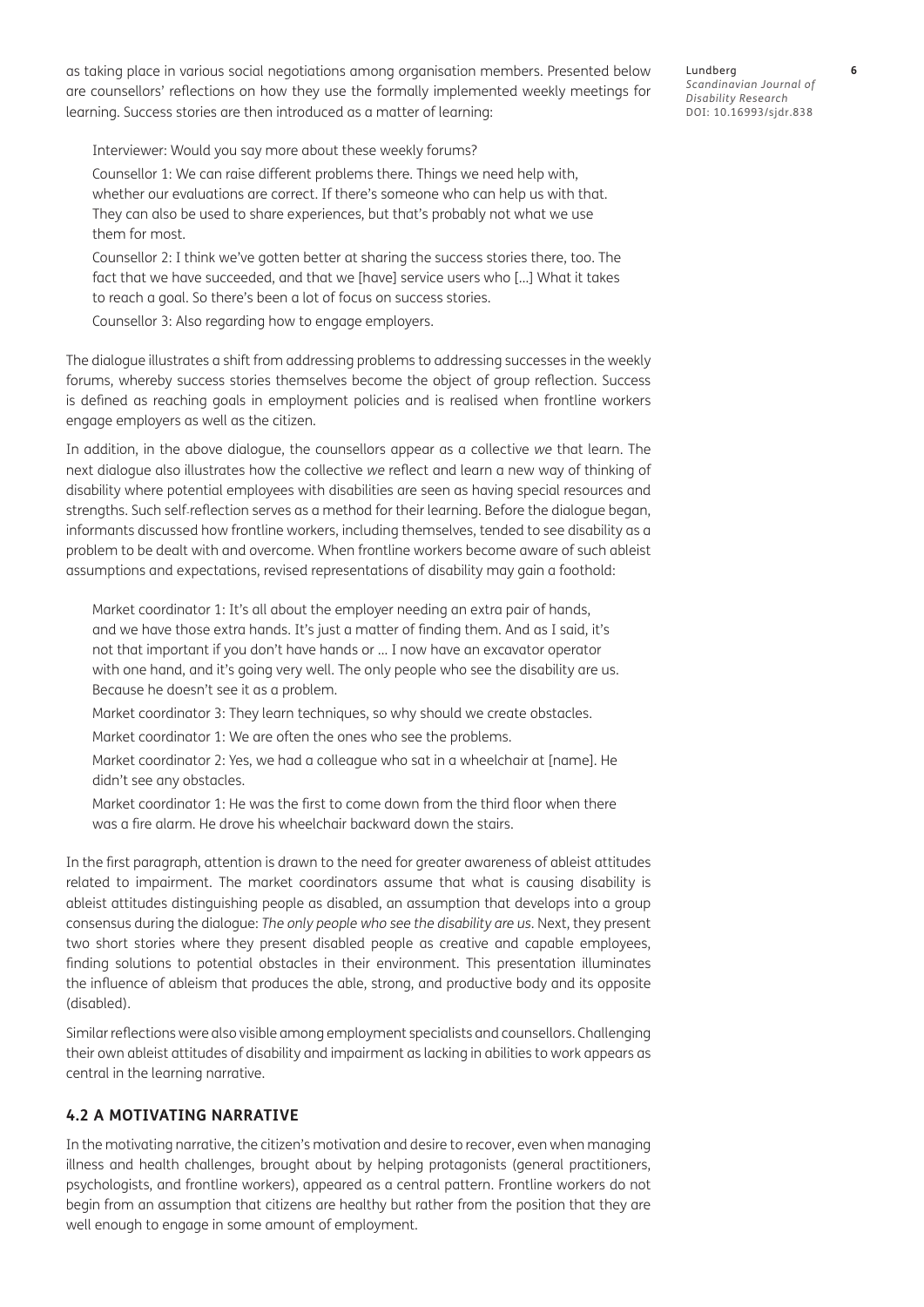Most of the motivating stories were told by counsellors and employment specialists. These stories often dealt with citizens with psychosocial disabilities, such as social anxiety and depression, citizens who recover psychosocially through their own efforts and the support of psychologists and employers.

Counsellors elaborated on this recovery process as follows:

Interviewer: Does it ever happen that what the doctors say and what you see when dealing with users don't match up?

Counsellor 1: Yes. Perhaps particularly with regard to anxiety issues. A psychologist might say that now it's time for you to get out and try to work, while the person who's struggling with anxiety would find it really difficult even to get past the front door. Or even take the bus down to the frontline office or wherever. So it … I have a great example. It was someone who had a lot of social anxiety and didn't dare take the bus or things like that, but he wanted to be a bus driver. He got the training through NAV. When he drove the bus, it went fine but being a passenger on a bus proved too challenging for him. So it was just …

Counsellor 2: Yes. I also had one who suffered from severe anxiety, who couldn't move more than a few hundred metres from his home. But he works 80% of a fulltime position close to where he now lives. He had exposure therapy with a nurse in a car so that he could watch his son playing football matches. So even that was really challenging for him. But he finally managed it, at work, but not otherwise.

Counsellor 1: Yes, that's what makes me stay in this job. The fact that there are so many good stories. They in themselves inspire me to keep going. I usually say that we deal with illness and tragedies, but it's amazing what we manage to achieve.

In the two stories presented, the counsellors admire the citizens for their ability to participate and find employment, even when feeling insecure, suffering, and dealing with mental illness. In the last paragraph of the previous dialogue, the counsellor stated that the *many good stories* inspired her: *That's what makes me stay in this job*, and *they in themselves inspire me to keep going*. Recovery and finding employment motivate the frontline workers, as evidenced by the counsellor's statement that they *usually deal with illness and tragedies*.

Similar events, recovery, and gainful employment happen in the next story, told by an employment specialist:

Interviewer: I have a follow-up question about employers. You told me about a vague feeling that there is something there. Would you like to say more about what this means?

[Another story of a citizen finding work].

Employment specialist: I have a young girl who was very fragile and struggled with anxiety. She had received treatment and had learned some tools she could use. We went through a lot of different types of occupations and then she said that she had done some refurbishing together with her husband, who was a carpenter, and she began thinking she might become a painter. She had a bachelor's degree in sports which she had never used. We contacted one painting company who asked what I could offer them. She began work training there, but I made it very clear that it could not be long-term work training. Gradually she got a job there, not as an apprentice, and would gradually earn a craft certificate. Earn slightly more than an apprentice wage […] I think there are big differences between employers and industries. This painter was a bit of a teddy bear, but I also felt that he wanted to help people. But it couldn't affect the firm. It helped that the other colleagues knew that she needed a bit more time, so it worked really well. So it's fun when it works.

This story portrays the dedicated efforts of employment specialists, employers, and citizens in the process of finding employment and coping with efficiency demands in the labour market. The citizen, who was *very fragile and struggling*, had to cope with both illness and a competitive labour market. The story is referred to as motivational partly owing to the progressive recovery of the citizen and the helpful efforts of the employment specialist, and partly to the caring

Lundberg **7** *Scandinavian Journal of Disability Research* DOI: [10.16993/sjdr.838](https://doi.org/10.16993/sjdr.838)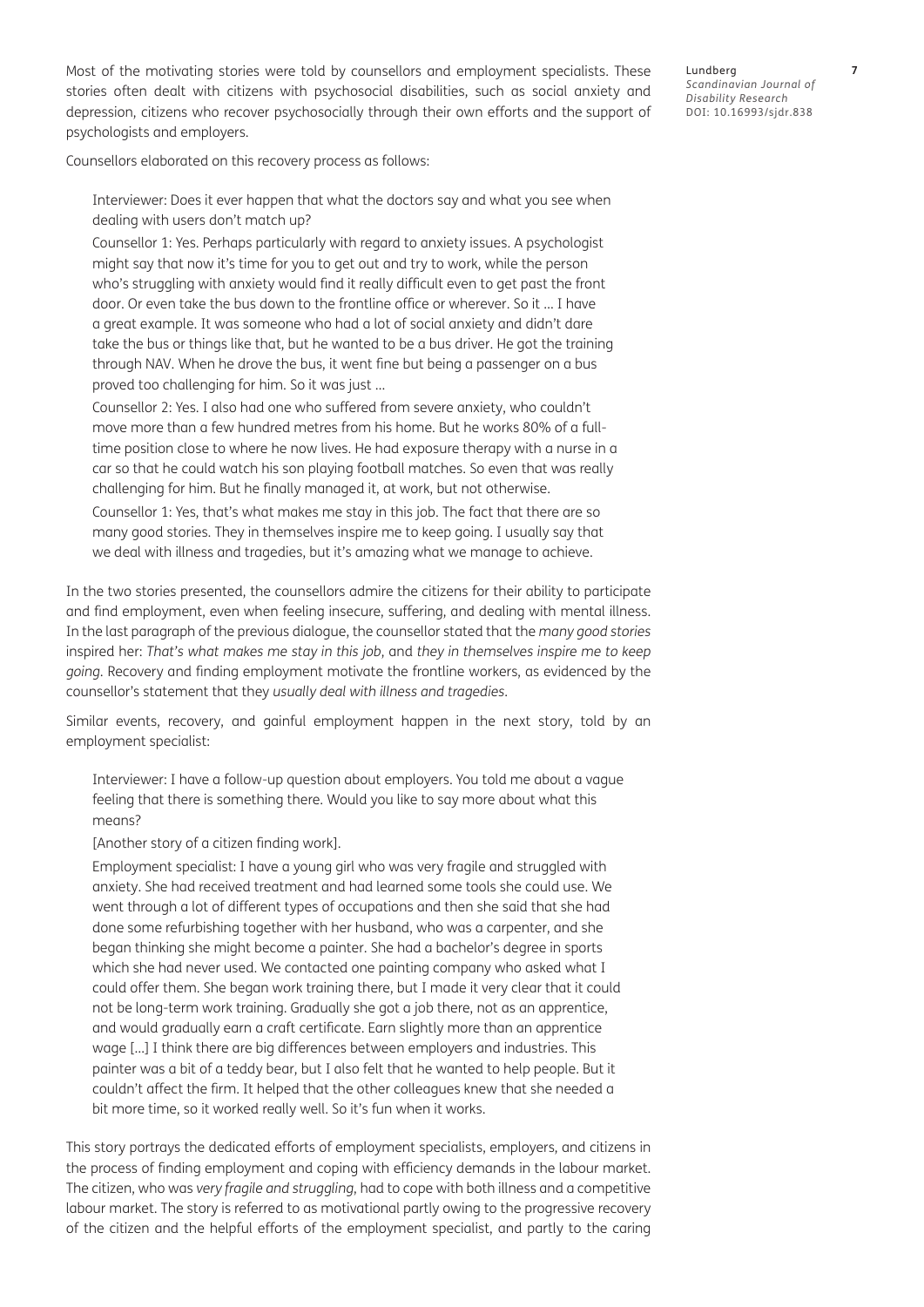and empathetic employer portrayed as a teddy bear: *It's fun when it works*, the employment specialist concluded.

Whereas the motivating narrative assumes that people are well enough to work, there was also a concurrent sentiment that employment makes people well, depicted by one employment specialist below:

Employment specialist: I have a lot of people who are depressed or have anxiety and who feel that this takes their whole focus. However, when we help and take the recovery process with them… Then, when you start working, you realise that you have 100% work capacity.

[The employment specialist imitates the citizen's voice].

It was only when I didn't work that I got depressed. Returning to work was the best thing that could happen.

Similar reflections were made by several informants. Some employment specialists even used *medicine* as a metaphor for the positive effects of employment relating to mental illness. As a final point to consider, frontline workers' reflections on the possibilities of getting worse because of work were not reflected in the motivating stories; rather, it was assumed that work is health-promoting, occasionally even more than sessions with psychologists and so on.

## **4.3 A DISABILITY BRANDING NARRATIVE**

The disability branding narrative underpins the importance of frontline workers' strategies that facilitate connective and collaborative coordination when facilitating work inclusion. This narrative was used in a broader external context (the employers and the public) to amend existing presumptions and opinions among these actors. Disability is presented by various positive characteristics of skills and talents, and so also are the protagonists in the stories.

Market coordinators and employment specialists told disability branding stories most frequently. The following example represents a disability branding story. Before the story was told, the interviewer asked about designated disability employability programmes. In response, a specific employment programme was brought up. One market coordinator in the interview manages that programme, a human resource development programme characterised by close follow-up of a small number of participants (around 20), recipients of social assistance. After introducing the programme, one market coordinator announced that he had a good story to tell:

Market coordinator: What is most important is the motivation and the choice of where to work. If you really want it, I have a 100% score in engaging that particular employer, despite disability. Even if you are in a wheelchair or are… We have a good story now. There is a man who has been in Norway for several years. He came from a country in Africa. He has never been offered any work-oriented measures or jobs. I took him into the qualification programme in November. He was so determined to get a job. He is in a wheelchair and has no walking function. However, he got the job. Now he works as a course and conference host in a hotel, and his work environment is well adapted. He serves coffee for courses and conferences. In a wheelchair! So, he has many adaptations. He is a full-time worker. The employer is very motivated and satisfied.

On the one hand, the phrase *despite disability* associates individual deficit discourses of disability with expectations of reduced work capacity. Simultaneously, the citizen is portrayed as motivated, goal-oriented, and a full-time worker. The success in the story seems to rest on and reproduce an understanding of disabled workers as commonly less productive. Such expectations make it well worth telling a story when such assumptions are revised due to motivation, skills, and hard work. The market coordinator's construction of the citizen as productive and capable portrays the able, motivated, and productive body as normal and disability as abnormal. The portrayed material accommodation in the environment, as well as the motivated employer, also contributes to the success of this story.

Subsequently, the same informant stated the broader external circulation in the production of the story:

Lundberg **8** *Scandinavian Journal of Disability Research* DOI: [10.16993/sjdr.838](https://doi.org/10.16993/sjdr.838)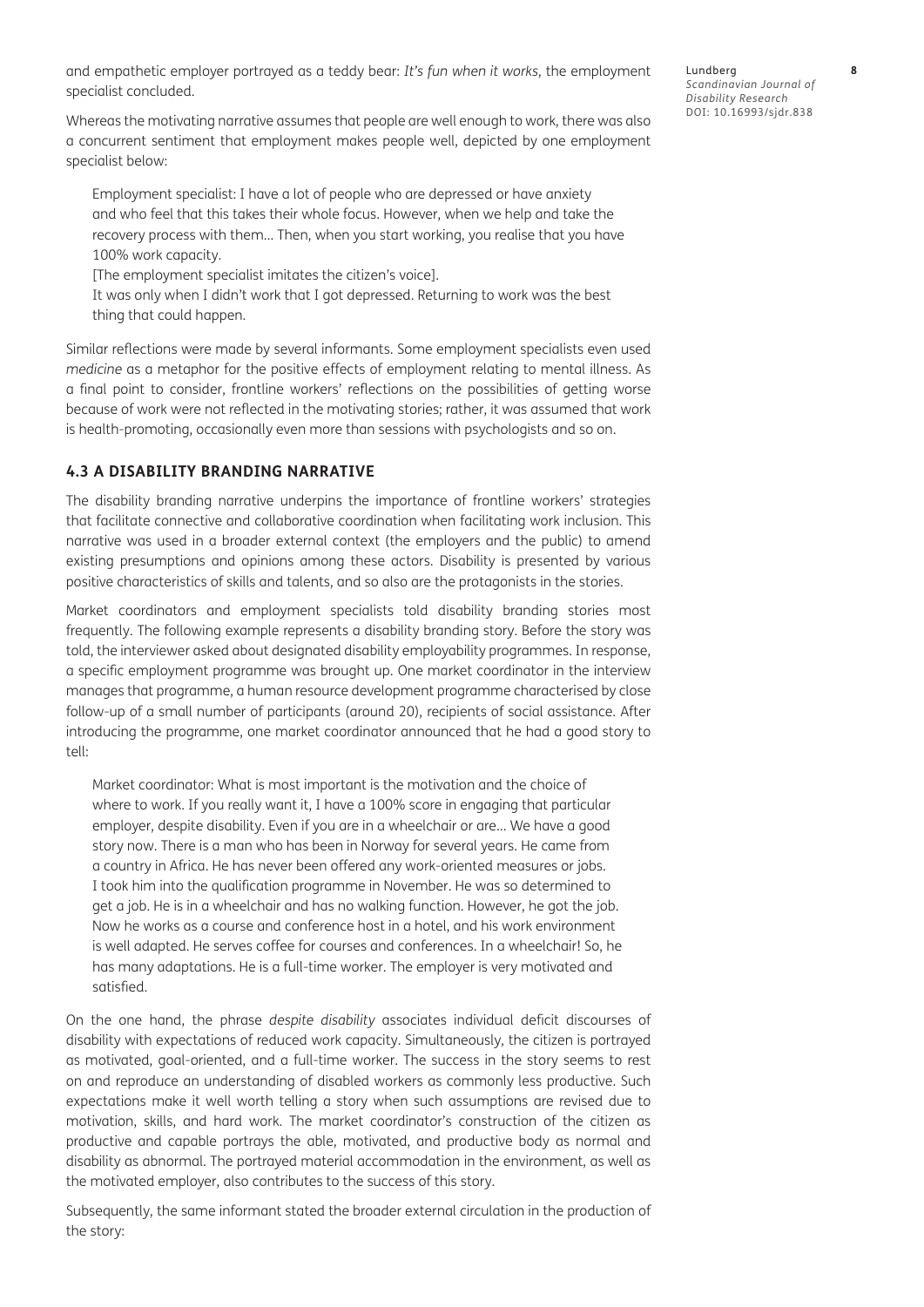Market coordinator: Yes… In [name of the hotel] the entire management filmed him for a whole day with the hotel director. This film also aligns with the company's image. It is truly fantastic. I've never seen an employer who cares so much about people. How the company engages him in work and how he is portrayed like everyone else. People coming to courses and conferences think it's a bit amusing. He clears away and serves coffee and…

The story seems to be circulated in two ways: First, through filming with the hotel director, thus profiling the hotel as an employer that takes corporate social responsibility. Such responsibility involves the incorporation of social concerns, such as increasing the employment of persons with disabilities, into business activities. Second, as a conversation piece for the conference guests. These guests might circulate this story in their network and thereby might affect societal views of disabled people. The last statement, *he clears away and serves coffee*, indicates lower expectations of disability, and thus ableism, whereby such accomplishments become remarkable.

Disability branding stories told by employment specialists and market coordinators were also told to motivate employers to recruit disabled people by appealing to employers' sense of corporate social responsibility. In addition to employer engagement, the quote below demonstrates how the good stories are used to present disabled people as valued according to present-day labour market demands that temporarily distort ableism:

Interviewer: When you say you are a professional recruiter, what do you mean? Employment specialist: We don't discuss the participant, to begin with. We map the company's interests. That they are aware of their social responsibility, and I think that's one of the most important things which society or the communication unit in the Norwegian Labour and Welfare Administration (NAV) or whoever… It's showing the good stories about people with disabilities or people who are recruited and who are now a fantastic resource. And I feel that we've come far and that many appreciate differentness in a way which they didn't do only a few years back. The fact that employers, in particular, not least the public sector, understand that differentness is a good thing.

The employment specialist shifts the label from disability to differentness when talking about an increasing appreciation taking place among employers and in society in recent years. It indicates that differentness is not associated with something negative that should be minimised or compensated for. However, the story used here simultaneously frames difference as 'a fantastic resource', thus implying that inclusion is premised on ability assumptions.

# **5. DISCUSSION**

Here, I discuss the three narrative practices of success stories from two main perspectives: (1) in terms of the frontline workers' local contexts and circumstances, which provide information about what the stories accomplish, and (2) in terms of how frontline workers' success stories contain ableism, leading to my introduction of the term 'ableist paradox'.

Norwegian frontline workers use success stories internally in formal group meetings for learning, for inspiration and motivation, and they use such stories externally to connect with employers and the wider public. This use yields insight into what such stories accomplish for the tellers [\(Bamberg 2011\)](#page-11-0). Mattingly [\(1998](#page-12-0)) emphasised that occupational therapists construct success stories and positive employments with the intent of sustaining hope and optimism that desired outcomes might happen. Professionals, such as anaesthesiologists ([Iedema, Jorm & Lum](#page-11-0)  [2009](#page-11-0)) and teachers [\(Rust 1999](#page-12-0)), also teach each other occupational skills and responsibilities through telling stories. Møller and Stone [\(2013: 587\)](#page-12-0) found that frontline workers' stories provided insights into how frontline workers learn and accept a new way of thinking about disability where 'disability is increasingly interpreted as a matter of personal willingness to work and moral rectitude'. Extending their findings, I introduced in this study frontline workers' success stories as a form of learning, motivation, and disability branding to the employers and wider public.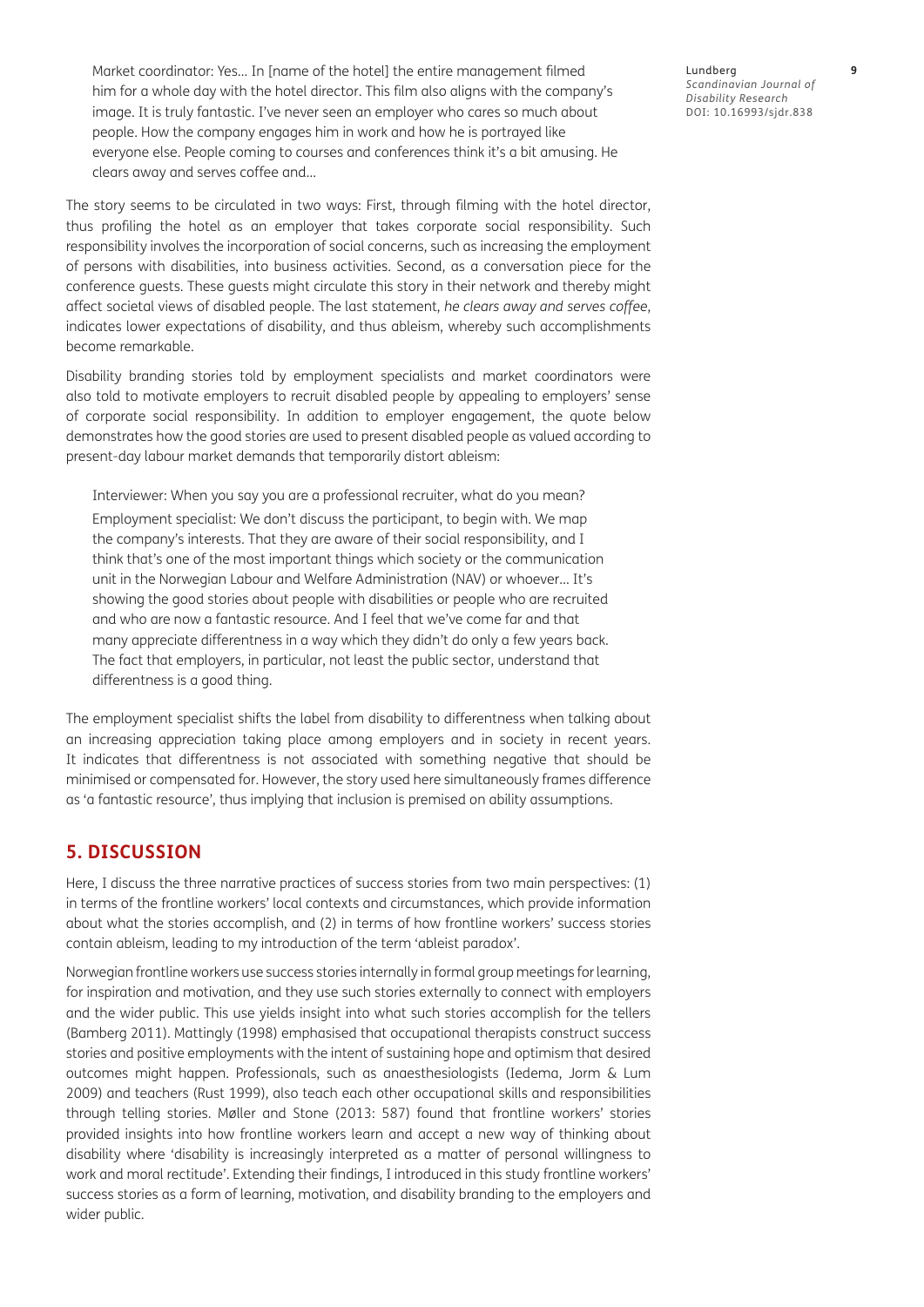Danneris and Caswell ([2019](#page-11-0)) explore 'success trajectories' (moving from cash benefits to employment) of 'vulnerable clients' in the context of the Danish welfare state. When looking at citizens with a history of unemployment or with disabilities, success trajectories in terms of leaving the welfare system and getting a job in line with the goals of employment policies are rare. Therefore, getting a job represents an unusual story of success seen from political, organisational, and individual perspectives [\(Danneris & Caswell 2019\)](#page-11-0). Possibly, frontline workers' success stories in the current study also represent such unusual stories of success. Through success stories, frontline workers legitimise their efforts as viable according to disability employment policies, where supporting disabled people in finding paid employment in the competitive labour market is central [\(Solvang 2017](#page-12-0)). As a part of this accomplishment, frontline workers' success stories also contribute to changing the narrative of disability from inability to ability.

On the one hand, frontline workers' success stories may seem like an honest appreciation and acknowledgment of disabled people as contributing citizens, and they may seem like positive, uplifting stories. On the other hand, such acknowledgment of citizens' efforts and productivity also fluctuates into subtle tendencies of overvaluing achievement, that is, such acknowledgment can be exclusionary for those who do not try hard enough. As Campbell [\(2009: 153](#page-11-0)) points out, because ableism is so ingrained in society and institutions,

'an ability-based view of disability, even when construed with intentions of communicating inclusion, can expose ableist norms, because it is implied that disabled people should strive to eradicate or overcome impairment to meet the standards deemed as the acceptable ability norm, to gain inclusion'.

'Enablism' is a relevant concept here [\(Wolbring 2020](#page-12-0)). To enable often has a positive association of empowering individuals, of supporting and articulating qualities and strengths in the individual, but this enablement operates simultaneously with ableist ability expectations. Inspired by the enablism concept, I introduce in this study the ableist paradox to more precisely capture the complex narrative processes described in the current study.

The ableist paradox refers to the presentation of disability as representing a capable and contributing citizen, often by showing impairment or mental illness as a deficit that is normalised through displaying physical prowess and recovery. This presentation confirms ableist understandings of disabled people as lacking in abilities to work but can also be interpreted as efforts of acknowledging disabled people's capacities to work. The paradox is tied to the contradictory position of disability in the labour and welfare services: Creating opportunities to work entails a presentation of disabled people as having individual agency, abilities, and resources as possible employees. Conversely, disability benefit systems were traditionally built on the principle of providing benefits for people who cannot be expected to work.

The ableist paradox varied according to the three narrative practices. In the learning and the disability branding narratives, frontline workers distanced themselves from disability and promoted abilities. Here, the ableist paradox reveals the ableist binaries where disability is defined in opposition to able-bodiedness [\(Campbell 2009](#page-11-0)). In the motivating narrative, frontline workers tell stories from a normalising (ableist) imperative that work promotes health. In all three narrative practices, the frontline workers strive to present the able-bodied, species-typical body ready to work and produce. Simultaneously, supporting protagonists and reasonable accommodation were introduced in the motivating and disability branding narratives. This support was less visible in the learning narrative.

Goodley ([2018](#page-11-0)) suggests that we are entering a time of dis(ability) studies when both the categories of disability and ability must be expanded upon as a response to the global politics of neoliberal capitalism, capitalism where employment status is a marker of human success. Dis(ability) studies allow both poles of the binary to be held in tension precisely because this is what happens every day in the mundane and ordinary lives of disabled people. Disabled people have often been denied the opportunity to occupy the position of the able subject: bounded, rational, capable, responsible, and competent ([Goodley & Runswick-Cole 2016: 3](#page-11-0)). Being recognised as having these ideals is understandably important.

Finally, the current article has some limitations. The three narrative practices are painted in rather broad strokes in the current study. The empirical tendency they describe does not allow

Lundberg **10** *Scandinavian Journal of Disability Research* DOI: [10.16993/sjdr.838](https://doi.org/10.16993/sjdr.838)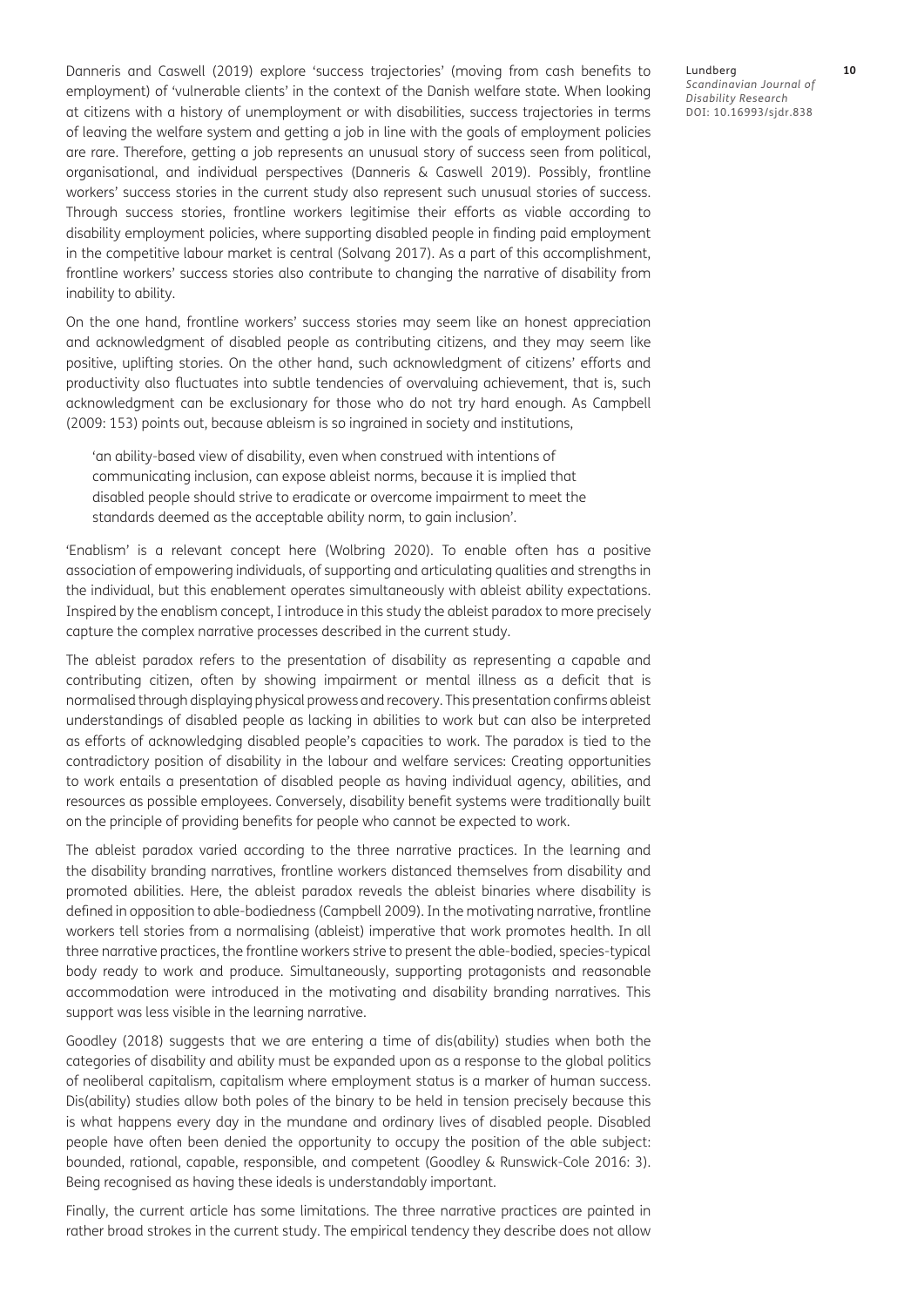for exploring nuances of plotlines related to the type of disability in question. Nonetheless, the motivating narrative stories tended to include citizens with psychosocial disabilities, such as anxiety, who recover from their illness. At the same time, the citizens were presented as weak and struggling. Such presentation mirrors the weak-not-sick stereotype that is associated with help-giving responses to anxiety, that is, a belief that the person's symptoms reflect not only a real medical condition but also personal weakness [\(Hanlon & Swords 2020\)](#page-11-0). Agentic and impressive presentations of mobility-impaired citizens in wheelchairs emerged both in the learning and in the branding disability narratives. A wheelchair is the ubiquitous and universal symbol for disability, and disabled people in wheelchairs are often related to an inspirational hero-like stereotype ([Hardin & Hardin 2004](#page-11-0)). In addition, it also seemed that the frontline workers told different plotlines, related to their work tasks. While all told learning narratives, the motivating narrative was predominantly told by employment specialists and counsellors. The branding narrative was predominantly told by market coordinators and employment specialists. Future studies could explore such tendencies in greater detail.

Because stories tend to exaggerate and overstate, perhaps making both disabled people's efforts and frontline workers' efforts seem more impressive and imaginative than they are, future studies could also apply other kinds of data material than stories.

## **6. CONCLUSION**

Frontline workers' narrative practices of success stories, each with its own context and circumstances, were analysed. Three narrative practices emerged. The learning narrative illustrated how frontline workers use success stories as a tool to learn a new way of thinking of disabled people as resourceful and capable. The motivating narrative thematised citizens' motivations and desires to recover, a recovery that inspires frontline workers. Employment was also presented as health-promoting. The disability branding narrative was addressing a broader external context, such as employers and the public, to interrogate existing presumptions and opinions of disabled workers as commonly less productive. Important to note is that these three narrative practices also contained ableism, defined as the binary configuration of disabled bodies as opposite [from] and unequal to [those of the] capable, productive able-bodied ([Campbell 2009](#page-11-0)). This presence of ableism generated a paradox in the stories, a paradox that confirms ableist understandings of disabled people as lacking in abilities to work at the same time as the stories represented efforts of acknowledging disabled people's capacities to work.

Additionally, frontline workers' success stories highlight the inadequacy of ableist binaries and indicate the potential for new perspectives that emerge from people positioned as disabled but who also have the abilities and resources to perform well in employment. Goodley's ([2018\)](#page-11-0) (dis)ability approach emphasises that the disabled and the able-bodied are too often set up as dichotomous opposites. Instead of the oppositional perspective, the two embodiments could rather be viewed as frictional: conflicting with one another in interesting ways.

Finally, Campbell's [\(2009\)](#page-11-0) ableist approach has enabled a sensitivity towards how disabled people are met with expectations to perform according to and evaluated against normalitybased assumptions in inclusive contexts, such as the Norwegian welfare context. Ableism plays a substantial role in our understanding of why disabled people are excluded from employment. (e.g., [Jammaers, Zanoni & Williams 2019;](#page-11-0) [Mik-Meyer 2016](#page-12-0)). Therefore, it is vital to continue identifying ableist expectations. By acknowledging and communicating that we all have our strengths and limitations, the normalising power of ableism can potentially be destabilised.

# **COMPETING INTERESTS**

The author has no competing interests to declare.

# **AUTHOR AFFILIATION**

**Camilla Stub Lundberg***[orcid.org/0000-0001-5799-2942](https://orcid.org/0000-0001-5799-2942)* Oslo Metropolitan University, NO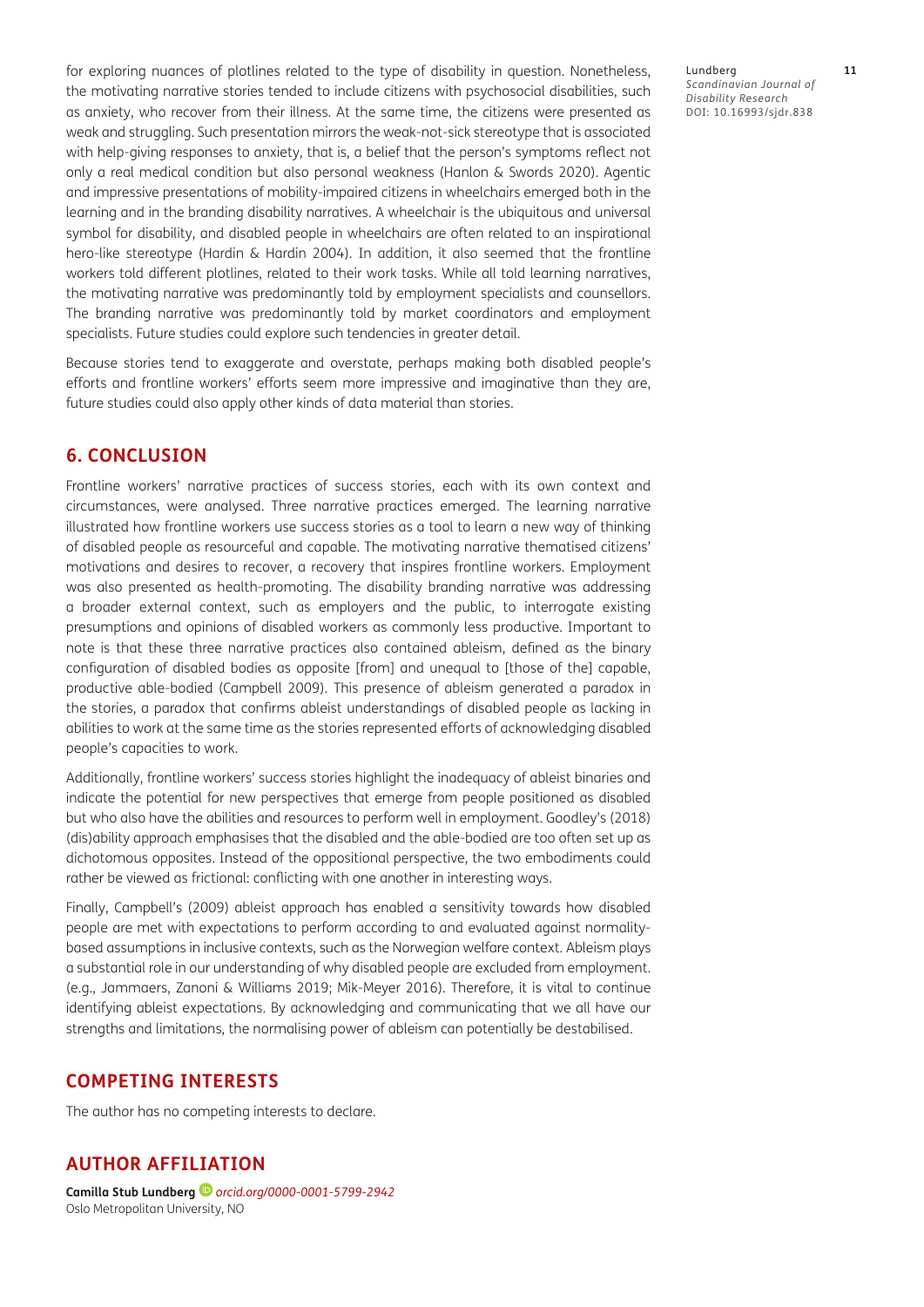### <span id="page-11-0"></span>**REFERENCES**

- Bamberg, Michael. 2011. "Narrative practice and identity navigation." In *Varieties of Narrative Analysis*, edited by James A. Holstein, and Jaber F. Gubrium, 99–124. California: Sage. DOI: *[https://doi.](https://doi.org/10.4135/9781506335117.n6) [org/10.4135/9781506335117.n6](https://doi.org/10.4135/9781506335117.n6)*
- Barnes, Colin, and Geof Mercer. 2005. "Disability, work, and welfare: Challenging the social exclusion of disabled people." *Work, Employment and Society* 19(3): 527−545. DOI: *[https://doi.](https://doi.org/10.1177/0950017005055669) [org/10.1177/0950017005055669](https://doi.org/10.1177/0950017005055669)*
- Breen, Rosanna L. 2006. "A practical guide to focus-group research." *Journal of Geography in Higher Education* 30(3): 463−475. DOI: *<https://doi.org/10.1080/03098260600927575>*
- Campbell, Fiona Kumari. 2009. *Contours of Ableism: The Production of Disability and Abledness*. Springer. DOI: *<https://doi.org/10.1057/9780230245181>*
- Campbell, Fiona Kumari. 2012. "Stalking ableism: Using disability to expose 'abled' narcissism." In *Disability and social theory*, 212−230. London: Palgrave Macmillan. DOI: *[https://doi.](https://doi.org/10.1057/9781137023001_13) [org/10.1057/9781137023001\\_13](https://doi.org/10.1057/9781137023001_13)*
- Campbell, Fiona Kumari. 2019. "Precision ableism: A studies in ableism approach to developing histories of disability and abledment." *Rethinking History* 23(2): 138−156. DOI: *[https://doi.org/10.1080/13642529](https://doi.org/10.1080/13642529.2019.1607475) [.2019.1607475](https://doi.org/10.1080/13642529.2019.1607475)*
- Danneris, Sophie, and Dorte Caswell. 2019. "Exploring the ingredients of success: Studying trajectories of the vulnerable unemployed who have entered work or education in Denmark." *Social Policy and Society* 18(4): 615−629. DOI: *<https://doi.org/10.1017/S1474746419000198>*
- Elraz, Hadar. 2018. "Identity, mental health and work: How employees with mental health conditions recount stigma and the pejorative discourse of mental illness." *Human Relations* 71(5): 722−741. DOI: *<https://doi.org/10.1177/0018726717716752>*
- Frøyland, Kjetil, Tone Alm Andreassen, and Simon Innvær. 2019. "Contrasting supply-side, demand-side and combined approaches to labour market integration." *Journal of Social Policy* 48(2): 311−328. DOI: *<https://doi.org/10.1017/S0047279418000491>*
- Garsten, Christina, and Kerstin Jacobsson. 2013. "Sorting people in and out: The plasticity of the categories of employability, work capacity and disability as technologies of government." *Ephemera. Theory & Politics in Organization* 13(4): 825−850
- Gjersøe, Heidi Moen. 2016. "Getting Sick and Disabled People off Temporary Benefit Receipt: Strategies and Dilemmas in the Welfare State s Frontline." *Nordic Journal of Working Life Studies* 6(1): 129−145. DOI: *<https://doi.org/10.19154/njwls.v6i1.4889>*
- Goodley, Dan. 2018. "The dis/ability complex." *DiGeSt. Journal of Diversity and Gender Studies* 5(1): 5−22. DOI: *<https://doi.org/10.11116/digest.5.1.1>*
- Goodley, Daniel, and Katherine Runswick-Cole. 2016. "Becoming dishuman: Thinking about the human through dis/ability." *Discourse: studies in the Cultural Politics of Education* 37(1): 1−15. DOI: *[https://doi.](https://doi.org/10.1080/01596306.2014.930021) [org/10.1080/01596306.2014.930021](https://doi.org/10.1080/01596306.2014.930021)*
- <Government.no>. 2020. "Norwegian Labour and Welfare Organization (NAV)."
- Grant, Jill L. 2011. "Storytelling, group dynamics, and professional cultures: Lessons from a focus group study." *Planning Theory & Practice* 12(3): 407−425. DOI: *<https://doi.org/10.1080/14649357.2011.617497>* Hanlon, Holly R., and Lorraine Swords. 2020. "Adolescent Endorsement of the 'Weak-Not-Sick' Stereotype
- for Generalised Anxiety Disorder: Associations with Prejudice, Discrimination, and Help-Giving Intentions toward Peers." *International Journal of Environmental Research and Public Health* 17(15): 5415. DOI: *<https://doi.org/10.3390/ijerph17155415>*
- Hardin, Marie Myers, and Brent Hardin. 2004. "The 'supercrip' in sport media: Wheelchair athletes discuss hegemony's disabled hero." *Sociology of Sport Online-SOSOL* 7(1).
- Hardonk, Stefan, and Sandra Halldórsdóttir. 2021. "Work Inclusion through Supported Employment? Perspectives of Job Counsellors in Iceland." *Scandinavian Journal of Disability Research* 23(1): 39−49. DOI: *<https://doi.org/10.16993/sjdr.767>*
- Håvold, Ole Kristian Sandnes, Ivan Harsløf, and Tone Alm Andreassen. 2018. "Externalizing an 'asset model' of activation: Creative institutional work by frontline workers in the Norwegian labour and welfare service." *Social Policy & Administration* 52(1): 178−196. DOI: *[https://doi.org/10.1111/](https://doi.org/10.1111/spol.12305) [spol.12305](https://doi.org/10.1111/spol.12305)*
- Iedema, Rick, Christine Jorm, and Martin Lum. 2009. "Affect is central to patient safety: The horror stories of young anaesthetists." *Social Science & Medicine* 69(12): 1750−1756. DOI: *[https://doi.org/10.1016/j.](https://doi.org/10.1016/j.socscimed.2009.09.043) [socscimed.2009.09.043](https://doi.org/10.1016/j.socscimed.2009.09.043)*
- Jammaers, Eline, Patrizia Zanoni, and Jannine Williams. 2019. "Not all fish are equal: A Bourdieuan analysis of ableism in a financial services company." *The International Journal of Human Resource Management* 32(11): 2519–2544. DOI: *<https://doi.org/10.1080/09585192.2019.1588348>*
- Jammaers, Eline, Patrizia Zanoni, and Stefan Hardonk. 2016. "Constructing positive identities in ableist workplaces: Disabled employees' discursive practices engaging with the discourse of lower productivity." *Human relations* 69(6): 1365−1386. DOI: *<https://doi.org/10.1177/0018726715612901>*

Lundberg **12**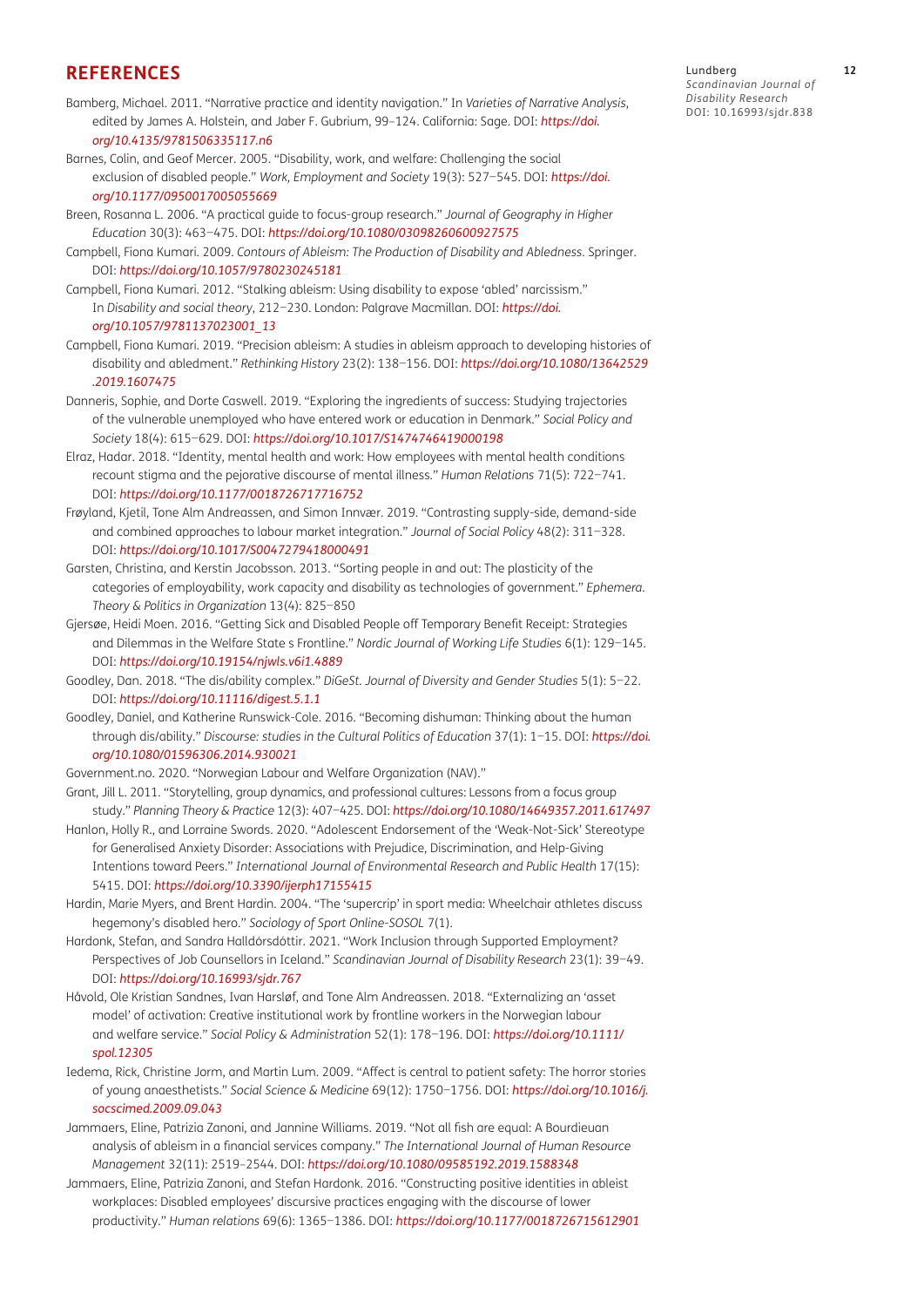- <span id="page-12-0"></span>Kitzinger, Jenny. 1994. "The methodology of focus groups: The importance of interaction between research participants." *Sociology of health & illness* 16(1): 103−121. DOI: *[https://doi.](https://doi.org/10.1111/1467-9566.ep11347023) [org/10.1111/1467-9566.ep11347023](https://doi.org/10.1111/1467-9566.ep11347023)*
- Kumar, Arun, Deepa Sonpal, and Vanmala Hiranandani. 2012. "Trapped between ableism and neoliberalism: Critical reflections on disability and employment in India." *Disability Studies Quarterly* 32(3). DOI: *<https://doi.org/10.18061/dsq.v32i3.3235>*
- Kwon, Changkyu. 2020. "Resisting ableism in deliberately developmental organizations: A discursive analysis of the identity work of employees with disabilities." *Human Resource Development Quarterly*. DOI: *<https://doi.org/10.1002/hrdq.21412>*
- Lantz, Sarah, and Greg Marston. 2012. "Policy, citizenship and governance: The case of disability and employment policy in Australia." *Disability & Society* 27(6): 853−867. DOI: *[https://doi.org/10.1080/09](https://doi.org/10.1080/09687599.2012.686881) [687599.2012.686881](https://doi.org/10.1080/09687599.2012.686881)*
- Lyons, Lesley. 2013. "Transformed understanding or enlightened ableism? The gap between policy and practice for children with disabilities in Aotearoa New Zealand." *International Journal of Early Childhood* 45(2): 237−249. DOI: *<https://doi.org/10.1007/s13158-013-0086-1>*
- Mattingly, Cheryl. 1998. *Healing dramas and clinical plots: The narrative structure of experience*. Vol. 7. Cambridge University Press. DOI: *<https://doi.org/10.1017/CBO9781139167017>*
- Mik-Meyer, Nanna. 2016. "Othering, ableism and disability: A discursive analysis of co-workers' construction of colleagues with visible impairments." *Human Relations* 69(6): 1341−1363. DOI: *<https://doi.org/10.1177/0018726715618454>*
- Møller, Marie Østergaard, and Deborah Stone. 2013. "Disciplining disability under Danish active labour market policy." *Social Policy & Administration* 47(5): 586−604. DOI: *[https://doi.org/10.1111/j.1467-](https://doi.org/10.1111/j.1467-9515.2012.00835.x) [9515.2012.00835.x](https://doi.org/10.1111/j.1467-9515.2012.00835.x)*
- Nothdurfter, Urban. 2016. "The street-level delivery of activation policies: Constraints and possibilities for a practice of citizenship." *European Journal of Social Work* 19(3-4): 420−440. DOI: *[https://doi.org/10.1](https://doi.org/10.1080/13691457.2015.1137869) [080/13691457.2015.1137869](https://doi.org/10.1080/13691457.2015.1137869)*
- Nothdurfter, Urban. 2020. "On the frontline of the welfare service state: Any possibilities for a practice of citizenship?" *Social Work & Society* 18(1).
- Overbye, Einar. 2005. "Dilemmas in disability activation and how Scandinavians try to live with them." In Welfare to work in practice: Social security and participation in economic and social life, edited by Peter Saunders, 155−172. Oxfordshire: Routledge. DOI: *<https://doi.org/10.4324/9781315234205-9>*
- Peltola, Henna-Riikka. 2017. "Sharing experienced sadness: Negotiating meanings of self-defined sad music within a group interview session." *Psychology of Music* 45(1): 82−98. DOI: *[https://doi.](https://doi.org/10.1177/0305735616647789) [org/10.1177/0305735616647789](https://doi.org/10.1177/0305735616647789)*
- Rust, Frances O'Connell. 1999. "Professional conversations: New teachers explore teaching through conversation, story, and narrative." *Teaching and Teacher Education* 15(4): 367−380. DOI: *[https://doi.](https://doi.org/10.1016/S0742-051X(98)00049-3) [org/10.1016/S0742-051X\(98\)00049-3](https://doi.org/10.1016/S0742-051X(98)00049-3)*
- Sadeghi, Talieh, and Silje Bringsrud Fekjær. 2019. "Frontline workers' competency in activation work." *International Journal of Social Welfare* 28(1): 77−88. DOI: *<https://doi.org/10.1111/ijsw.12320>*
- Scholz, Frederike, and Jo Ingold. 2020. "Activating the 'ideal jobseeker': Experiences of individuals with mental health conditions on the UK Work Programme." *Human Relations* 74(10): 1604–16247. DOI: *<https://doi.org/10.1177/0018726720934848>*
- Shier, Michael, John R. Graham, and Marion E. Jones. 2009. "Barriers to employment as experienced by disabled people: A qualitative analysis in Calgary and Regina, Canada." *Disability & Society* 24(1): 63−75. DOI: *<https://doi.org/10.1080/09687590802535485>*
- Slater, Jen, and Elizabeth L. Chapman Liz. 2018. "Normalcy, Intersectionality and Ableism: Teaching about and around 'inclusion' to future educators." In *The Palgrave Handbook of Disabled Children's Childhood Studies*, 333−349. London: Palgrave Macmillan. DOI: *[https://doi.org/10.1057/978-1-137-54446-9\\_22](https://doi.org/10.1057/978-1-137-54446-9_22)*
- Solvang, Ida. 2017. "Discretionary approaches to social workers' personalisation of activation services for long-term welfare recipients." *European Journal of Social Work* 20(4): 536−547. DOI: *[https://doi.org/1](https://doi.org/10.1080/13691457.2016.1188777) [0.1080/13691457.2016.1188777](https://doi.org/10.1080/13691457.2016.1188777)*

Stone, Deborah A. 1986. *The Disabled State*. Temple University Press.

- Van Aswegen, Jennifer. 2020. "Disabling discourses and charitable model of disability: Labour market activation for people with disabilities, Ireland–a critical policy analysis." *Disability & Society* 35(3): 435−459. DOI: *<https://doi.org/10.1080/09687599.2019.1634519>*
- Van der Aa, Paul, and Rik van Berkel. 2014. "Innovating job activation by involving employers." *International Social Security Review* 67(2): 11−27. DOI: *<https://doi.org/10.1111/issr.12036>*
- Williams, Jannine, and Sharon Mavin. 2012. "Disability as constructed difference: A literature review and research agenda for management and organization studies." *International Journal of Management Reviews* 14(2): 159−179. DOI: *<https://doi.org/10.1111/j.1468-2370.2012.00329.x>*
- Wolbring, Gregor. 2020. "Violence and Abuse through an Ability Studies Lens." *Indian Journal of Critical Disability Studies* 1(1): 41−67.